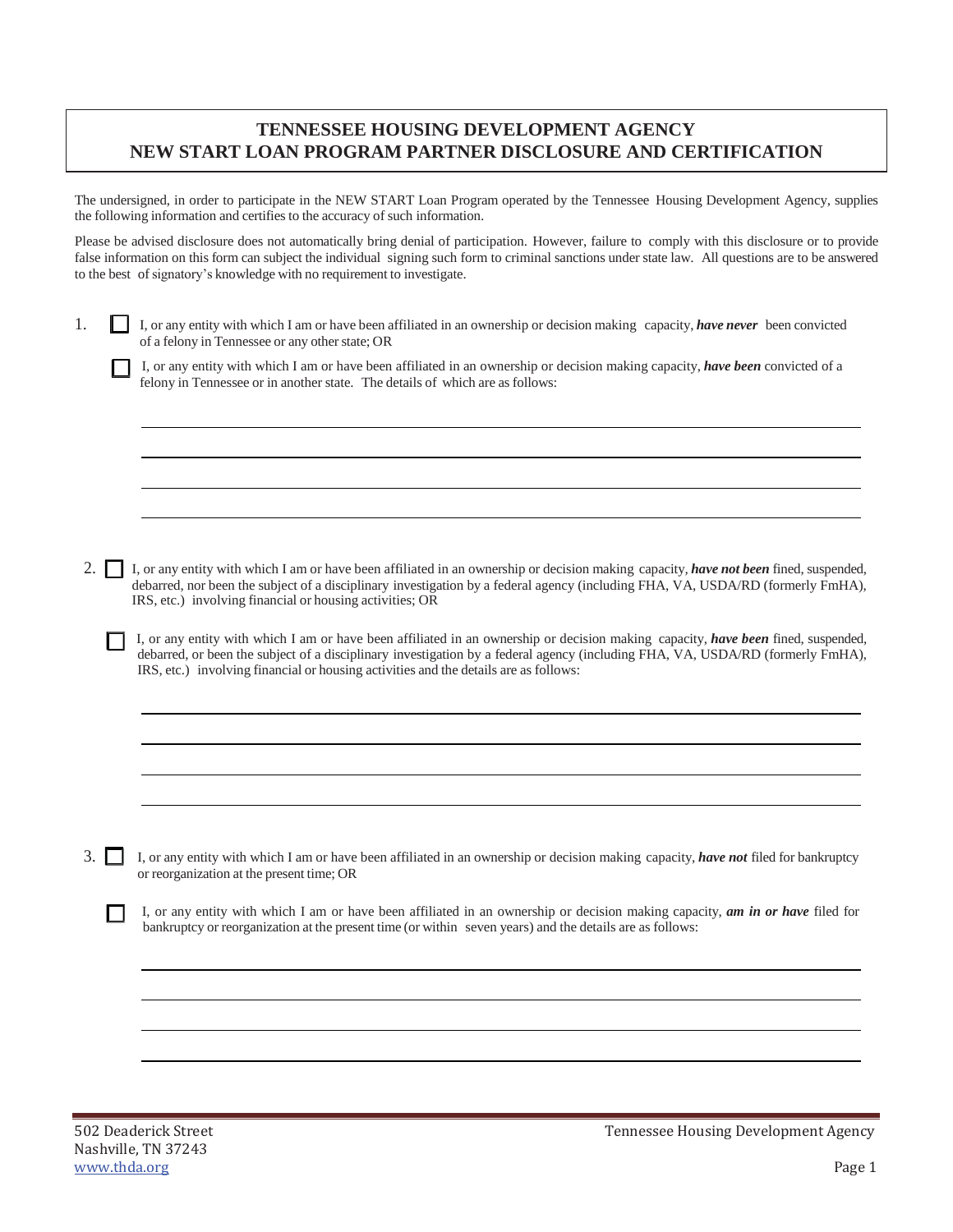4. I, or any entity with which I am or have been affiliated in an ownership or decision making capacity hold the following licenses from a state regulatory authority. Please provide license numbers:

| I, or any entity with which I am or have been affiliated in an ownership or decision making capacity have never had a license issued<br>by a state regulatory authority suspended or been the subject of a disciplinary investigation; OR                       |
|-----------------------------------------------------------------------------------------------------------------------------------------------------------------------------------------------------------------------------------------------------------------|
| I, or any entity with which I am or have been affiliated in an ownership or decision making capacity have had a license issued by<br>a state regulatory authority suspended or been the subject of a disciplinary investigation and the details are as follows: |
|                                                                                                                                                                                                                                                                 |

One of these forms must be completed by each of the individuals listed below and all such forms must be filed with THDA along with the New Start Loan Program Partner Application for the Application to be considered complete. THDA will not review any Application that is not complete. Forms, fully completed and executed, must be included from each of the following:

Executive Director or Chairman of the Board on behalf of the entity making the Application; by the Chairman of the Board personally; by all Board members; by the Executive Director personally; by all senior management and all persons (employees or volunteers) who will be involved in the New Start Loan Program.

**Applications may be mailed, emailed or faxed to**:

Tennessee Housing Development Agency Attn: New Start Loan Program 502 Deaderick Street Third Floor Nashville, TN 37243 615-815-2100 (office) 615-649-2794(fax) [SFASK@thda.org](mailto:SFASK@thda.org)

[EXECUTION PAGE FOLLOWS]